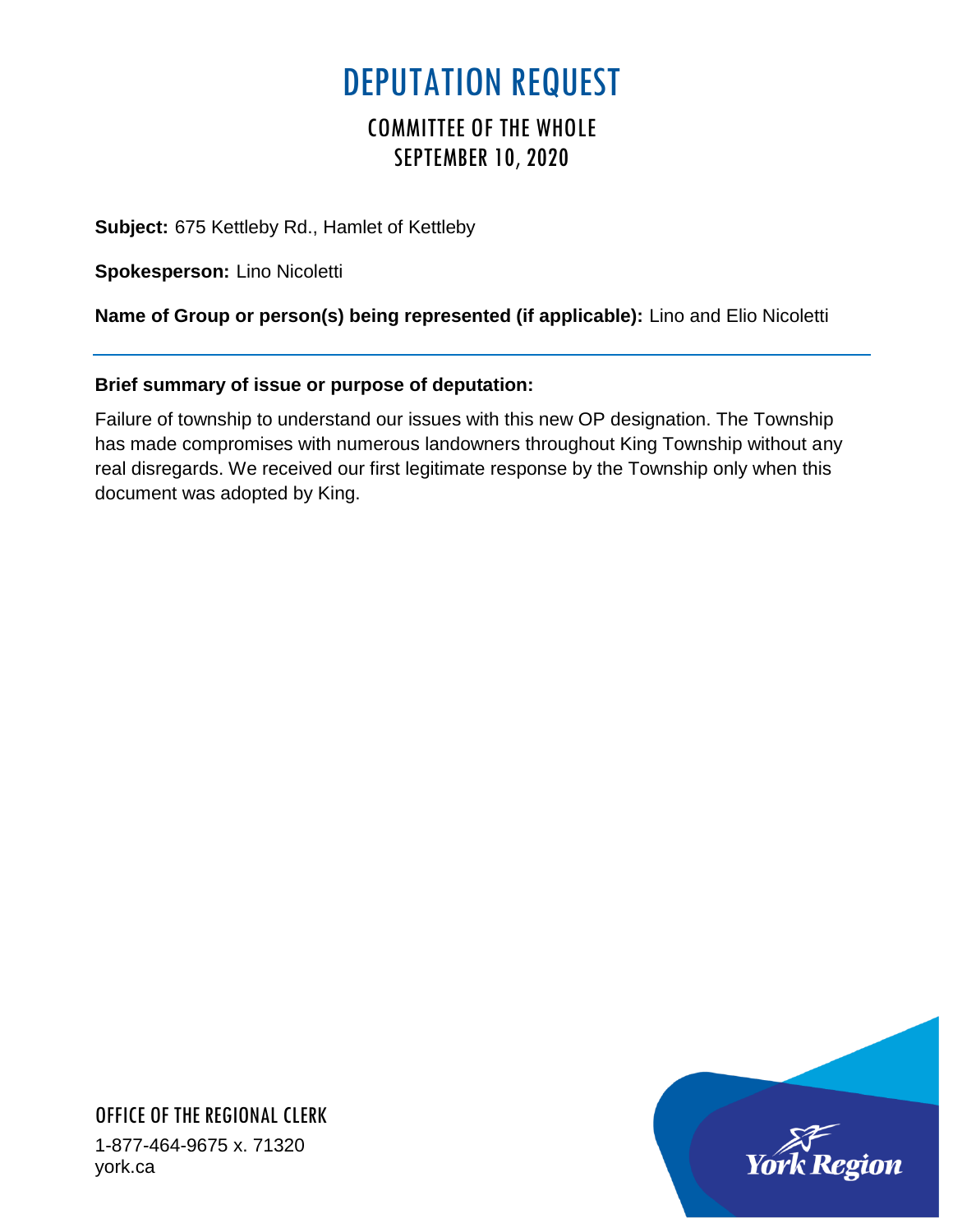Dear York Region Council,

We represent the owners of 675 Kettleby Road and we ask to speak to Council with regards to the New Official Plan for King Township.

We are asking the Region to carry forward our currently permitted land uses for 675 Kettleby Road. Under the Hamlet Secondary Plan, we are designated as Oak Ridges Moraine Countryside Area within a Rural Settlement. Small-scale commercial, industrial, and institutional uses along with residential development through minor development are permitted in our current land use designation. Under this New Official Plan, we have been designated as Hamlet Rural. Our development rights have been removed to our disagreement. We have submitted numerous letters and comments to the Township with our displeasure of this land use designation.

We object to the Hamlet Rural Area policies and we also disagree with the objective 6.2.8.1.2 "To preserve the rural character of the Hamlets" and the policies with regards to requiring an Official Plan Amendment (OPA) for consents in the Hamlet Rural Area designation.

All the parcels and their built form contribute to the "Rural Character" of the Hamlets, not just the Hamlet Rural areas. In attachment 6 by York Region, in submission 9, the Region stipulates that the lands around the Hamlet will continue to support the Rural Character of the Hamlet. The Township is applying this term inappropriately by isolating the Hamlet Rural areas as only contributing to the Rural Character of the Hamlets.

With regards to an OPA for consents, the Township is being overly prescriptive in "Our King". They are asking for an OPA when a plan of subdivision is not even required to permit minor development through consent. Furthermore, the Hamlet Secondary Plan through OPA 79 already stipulates an extensive amount of studies to permit minor development on 675 Kettleby Road through site-specific rezoning. They include:

- 1. Planning Justification Report
- 2. Market Analysis
- 3. A Natural Heritage Evaluation and/or Hydrological Evaluation
- 4. Functional Servicing Study
- 5. A Traffic Impact Study
- 6. Financial Analysis Study
- 7. Any other documents deemed necessary by the Township

The Hamlet Rural Area Policies for development requiring an OPA add an unnecessary barrier to minor development. This new requirement is unfair and completely disregards the lack of environmental issues at 675 Kettleby Road.